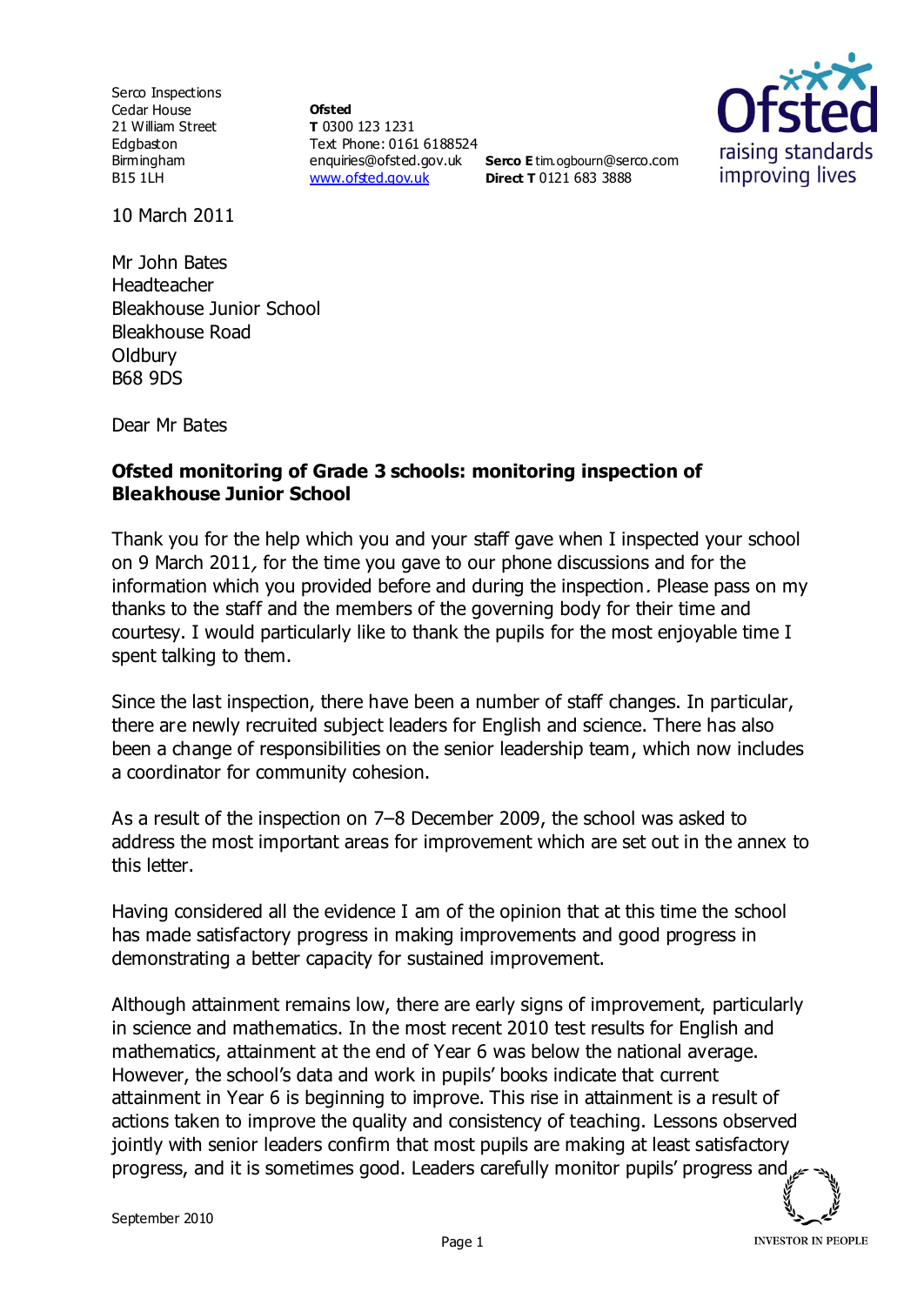

where it has been identified as inconsistent, appropriate action has been taken to accelerate pupils' rate of learning.

Pupils speak enthusiastically about their learning in science, and the science lessons observed were consistently good. Pupils are taught suitable methods to plan their own investigations. In a Year 5 mathematics lesson, pupils devised methods to collect their own data which they analysed accurately, making good use of their mental mathematics skills. Work in pupils' books shows that there is an increasing emphasis on practical work and problem solving, with the best lessons well matched to pupils' abilities. However, the level of challenge for the most-able pupils is not always high enough; as a result, not enough pupils attain the highest levels. In weaker lessons, opportunities were missed by teachers to correct pupils' misconceptions. In some classes, teachers' expectations of standards of pupils' handwriting and presentation are too low.

The success of improvement initiatives is the result of greater responsibility taken on by the school's middle leaders. They have been trained in lesson observations and monitoring techniques; as a result, these leaders are able to hold others to account for pupils' progress and standards. Teachers work in pairs to observe one another and learn from each other's good practice. This has improved the consistency of good quality teaching and learning across the school. Senior leaders are assiduous in monitoring the quality of lessons and teachers' planning, and provide teachers with detailed developmental feedback on how to improve their work. This is resulting in pupils' accelerated progress.

More opportunities have been provided for pupils to learn about other faiths and cultures, through whole-school theme weeks and the school's links with the Kachelle Centre in Zambia. The newly appointed coordinator also has plans to forge a link with a local school.

The school has received good and efficient support from the local authority, through the School Improvement Partner. In particular, consultancy work has improved the consistency of teaching. Good quality support and challenge has been given to the school's senior leaders in their drive to eradicate inadequate teaching and raise standards through pupils' accelerated progress. The governing body have a secure understanding of the school's strengths and weaknesses. They have become more confident at analysing and questioning the school's performance, and this is enabling them to hold the school to account more rigorously.

I hope that you have found the inspection helpful in promoting improvement in your school. This letter will be posted on the Ofsted website.

Yours sincerely

Fiona Arnison **Additional Inspector**

September 2010